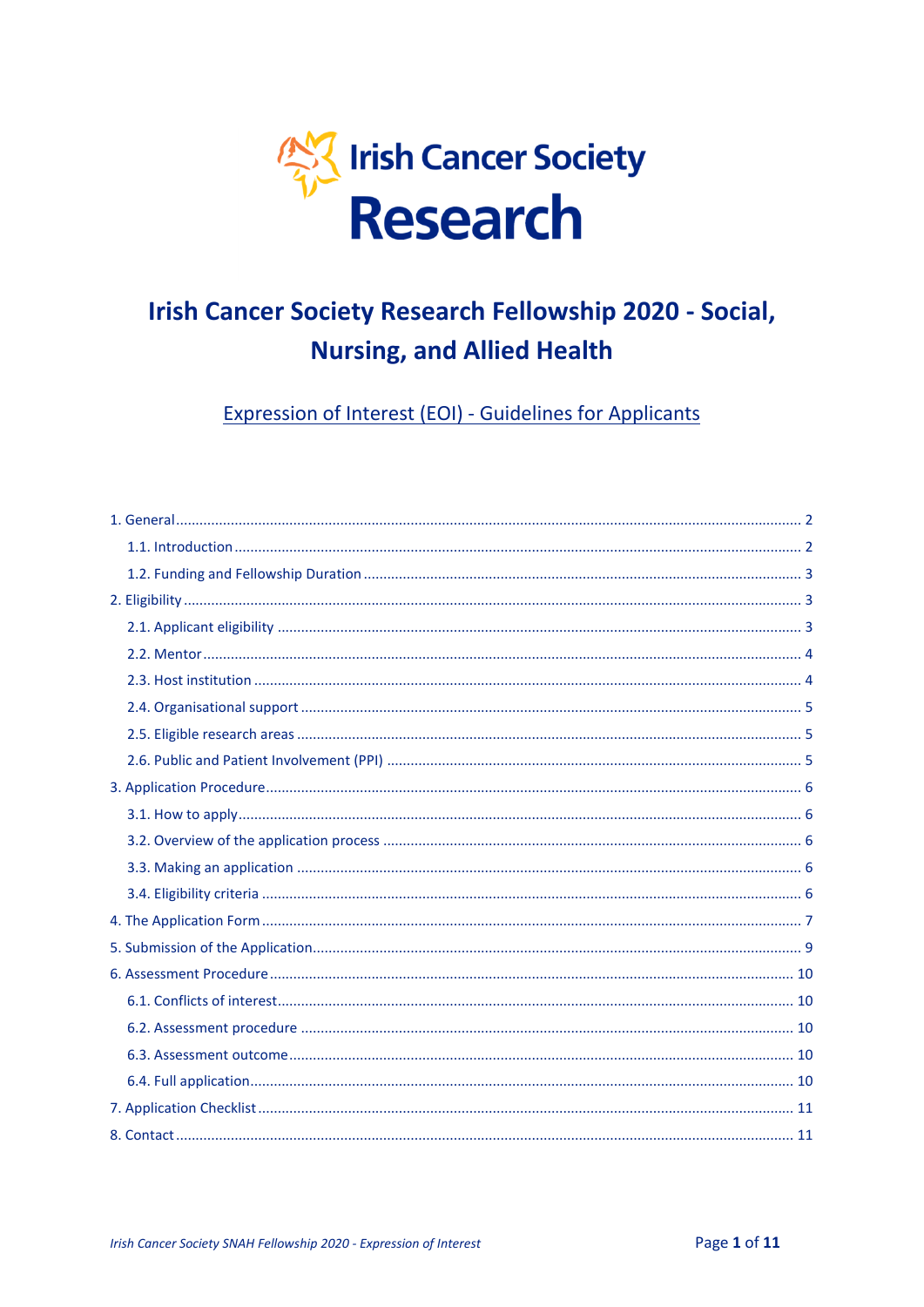

# **Irish Cancer Society Research Fellowship 2020 - Social, Nursing, and Allied Health**

# Expression of Interest (EOI) - Guidelines for Applicants

**UPDATED 20/02/2020**

### <span id="page-1-0"></span>**1. General**

### <span id="page-1-1"></span>**1.1. Introduction**

The Irish Cancer Society is now accepting Expression of Interest (EOI) applications for the Social, Nursing, and Allied Health Sciences (SNAH) Research Fellowship 2020.

The objective of the Irish Cancer Society Social, Nursing, and Allied Health (SNAH) Research Fellowship is to support excellent **early- to mid-stage** (0-6 years' experience post-PhD or equivalent) cancer researchers and clinical professionals (nurses and allied health professionals) to develop as independent researchers. This Fellowship (2 years full time or 3-4 years part time) is specifically intended to fund research that seeks to reduce the burden of cancer. Applications in the areas of basic or translational biomedical research are not eligible.

*Please see the FAQ for more information. Projects deemed to be ineligible will not be considered further.* 

All eligible EOI applications will be reviewed by an international scientific panel. Shortlisted applicants will be invited to submit a full application. There is funding available for one fellowship in 2020.

| <b>Key Dates</b>                                          |                                           |  |
|-----------------------------------------------------------|-------------------------------------------|--|
| Call opens for EOI                                        | 30-January-2020                           |  |
| <b>EOI</b> deadline                                       | <b>UPDATED: 10-March-2020 @</b><br>3.00pm |  |
| Shortlisted applicants invited to submit full application | Early April 2020                          |  |
| <b>Full application deadline</b>                          | Early May 2020                            |  |
| <b>Interviews in Dublin</b>                               | Mid June 2020                             |  |

*Dates are provisional and subject to change. Further details of important dates for the full application stage will be given to shortlisted applicants. Applicants must be available to attend the interview in Dublin.*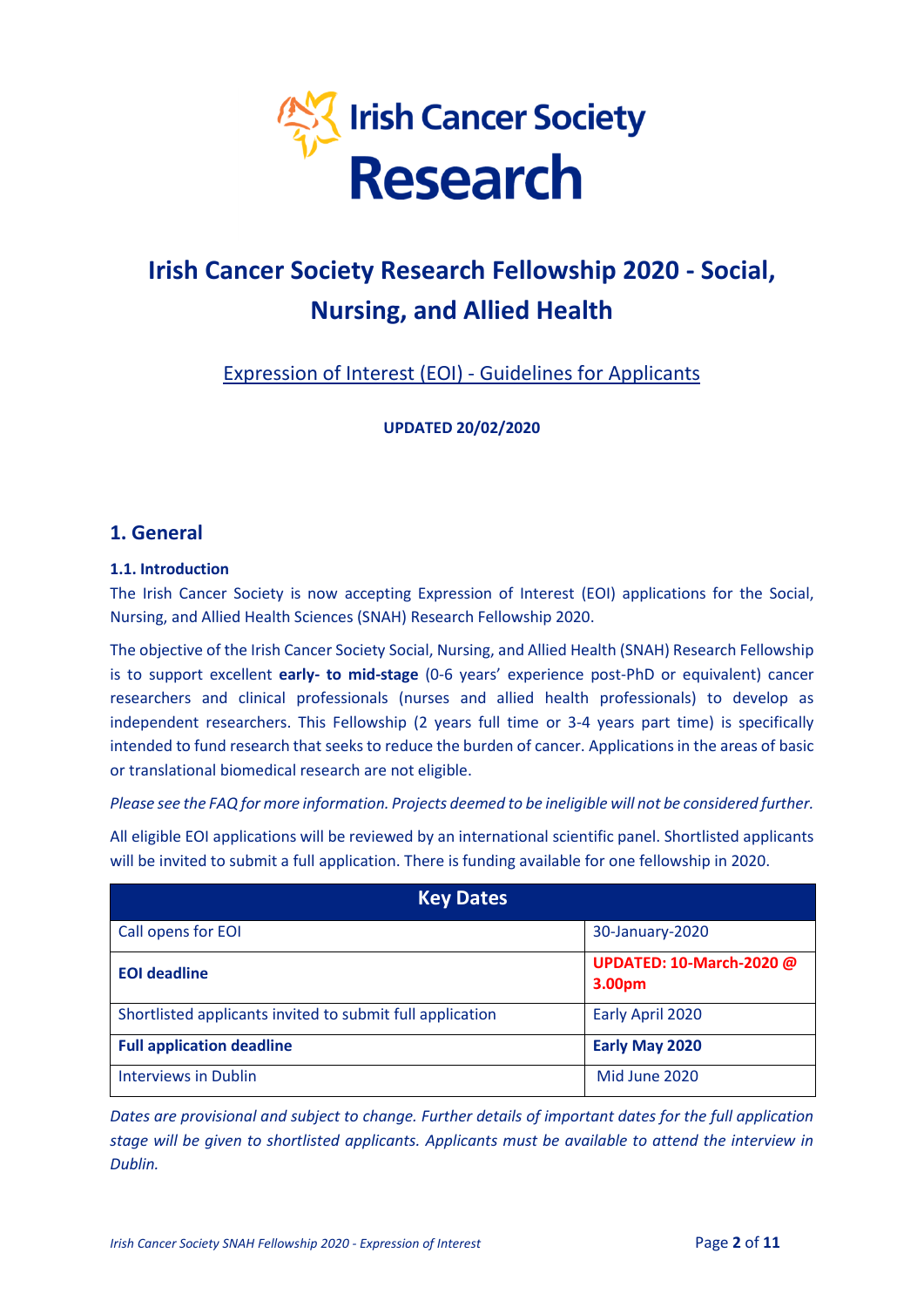### <span id="page-2-0"></span>**1.2. Funding and Fellowship Duration**

The maximum funding granted for this fellowship is €160,000 to be undertaken either 2 years full-time or 3-4 years part-time. A part-time fellowship (0.5 FTE) is allowable for applicants who hold a concurrent clinical post in their professional field.

Included in the fellowship budget is a €7,000 allowance for mobility funding in order to travel to a national or an (preferably) international research institution for up to a maximum of six months during the fellowship (this trip must take place during the first half of the fellowship). The purpose of this mobility funding is to allow the applicant an opportunity to spend time working in varied research environments to maximise project impact and to aid the individual in their career development prospects.

The mobility fund is considered separate to the travel and dissemination budget. Detailed budget information will be requested at full application stage. Shortlisted applicants will be provided with Irish Cancer Society spending guidelines.

In addition to mobility funding, a provision of €1,000 is included in the fellowship budget to cover costs associated with Public and Patient Involvement (PPI). See section 2.6 for further details.

Payment to the host institute will only be released on receipt of all necessary institutional ethical approvals. However, a small provision of allocated monies may be made available at the start of the award to facilitate the ethical approval process where necessary.

### <span id="page-2-1"></span>**2. Eligibility**

### <span id="page-2-2"></span>**2.1. Applicant eligibility**

The objective of the Irish Cancer Society SNAH Research Fellowship is to support excellent **early-stage (0-6 years' experience post-PhD or equivalent\*)** cancer researchers to develop as independent researchers in their chosen area of social, nursing, and allied health sciences.

Applications from individuals who do not meet the eligibility criteria will not be assessed. We therefore strongly recommend you read the following criteria carefully to be made aware of requirements for the applicant, mentor, host institution, and research area.

The Irish Cancer Society SNAH Fellowship is open to:

- untenured academic researchers in the social, nursing, or allied health sciences; and
- clinical professionals in a social, nursing, and allied health science.

### Academic researchers must:

- possess a PhD or equivalent\* in a relevant social, nursing, or allied health sciences field;
- have a maximum of 6 years' post-doctoral research experience (from date of graduation)\*\*;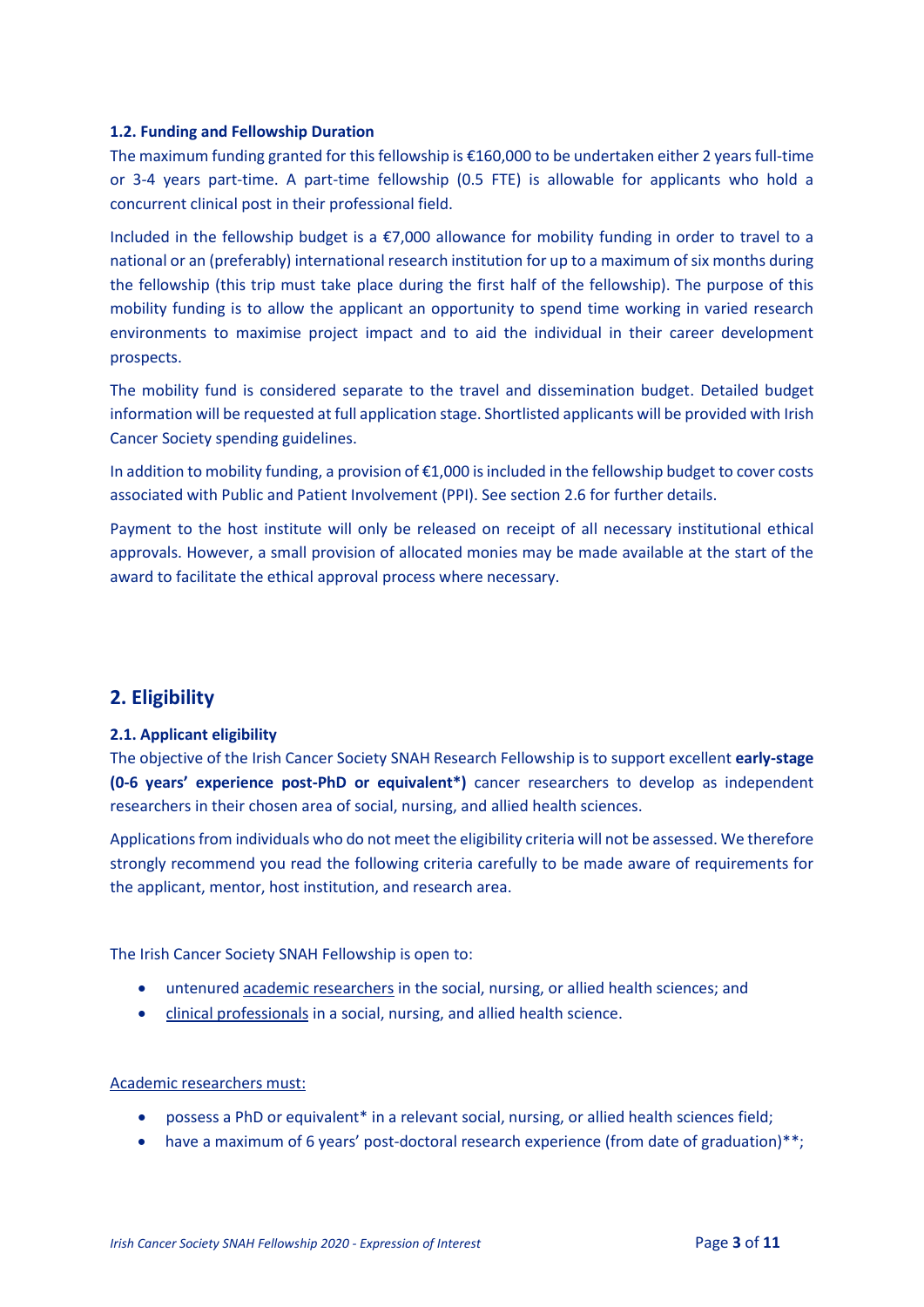- have an established track record in research exemplified by, for example, a history of grant awards, research supervision, peer-review publication, national/international collaboration, presentation at national/international conferences, etc.;
- attain an academic appointment in a higher education institution in the Republic of Ireland for the duration of the proposed study (applicants are not expected to hold this appointment at the time of applying).

### Clinical professionals must:

- possess a clinical qualification in a social, nursing, or allied health science enabling registration with CORU (e.g. dietetics, physiotherapy, occupational therapy, social work, speech and language therapy) or relevant professional body (e.g. Psychological Society of Ireland, Pharmaceutical Society of Ireland, Nursing and Midwifery Board of Ireland);
- possess a PhD or equivalent\* in a relevant social, nursing, or allied health sciences field with a maximum of 6 years' post-doctoral research experience (from date of graduation)\*\*;
- hold a relevant clinical appointment for the duration of the proposed study consisting of substantive clinical contact with cancer patients and/or their families (for part time applicants only);
- have a track record of research involvement exemplified by, for example, recruitment and data collection in research studies, conducting clinical audits, presentation at research meetings or conferences, academic publications, completion of research training, etc.

*\*PhD equivalence is defined as three or more senior (first, joint-first, or last) author publications in peerreviewed academic journals or 4 years' full-time research experience post-primary degree. Alternative research outputs may be considered eligible e.g. monographs. In such instances, candidates should contact grants@irishcancer.ie before applying.*

*\*\*Applicants must have submitted their final post-viva hard-bound thesis at the time of application and must graduate before commencement of this fellowship.* 

### <span id="page-3-0"></span>**2.2. Mentor**

At least one primary mentor is required for each application. The mentor should be an established senior researcher in an appropriate social, nursing, and allied health field, who will provide guidance and support. They must hold a post, either permanent or on contract basis, at the proposed host institute that covers the entire duration of the research fellowship and provide a letter of support to your application.

#### <span id="page-3-1"></span>**2.3. Host institution**

The host institution is the organisation that receives and administers grant funding and is responsible for compliance with all general and specific terms and conditions of awards. In order to be eligible to apply for funding, a proposed host institution **must** be a higher education institution in the Republic of Ireland and **must** be one of the HRB's approved host institutions: [https://www.hrb.ie/funding/funding](https://www.hrb.ie/funding/funding-schemes/before-you-apply/all-grant-policies/hrb-policy-on-approval-of-host-institutions)[schemes/before-you-apply/all-grant-policies/hrb-policy-on-approval-of-host-institutions.](https://www.hrb.ie/funding/funding-schemes/before-you-apply/all-grant-policies/hrb-policy-on-approval-of-host-institutions) Applicants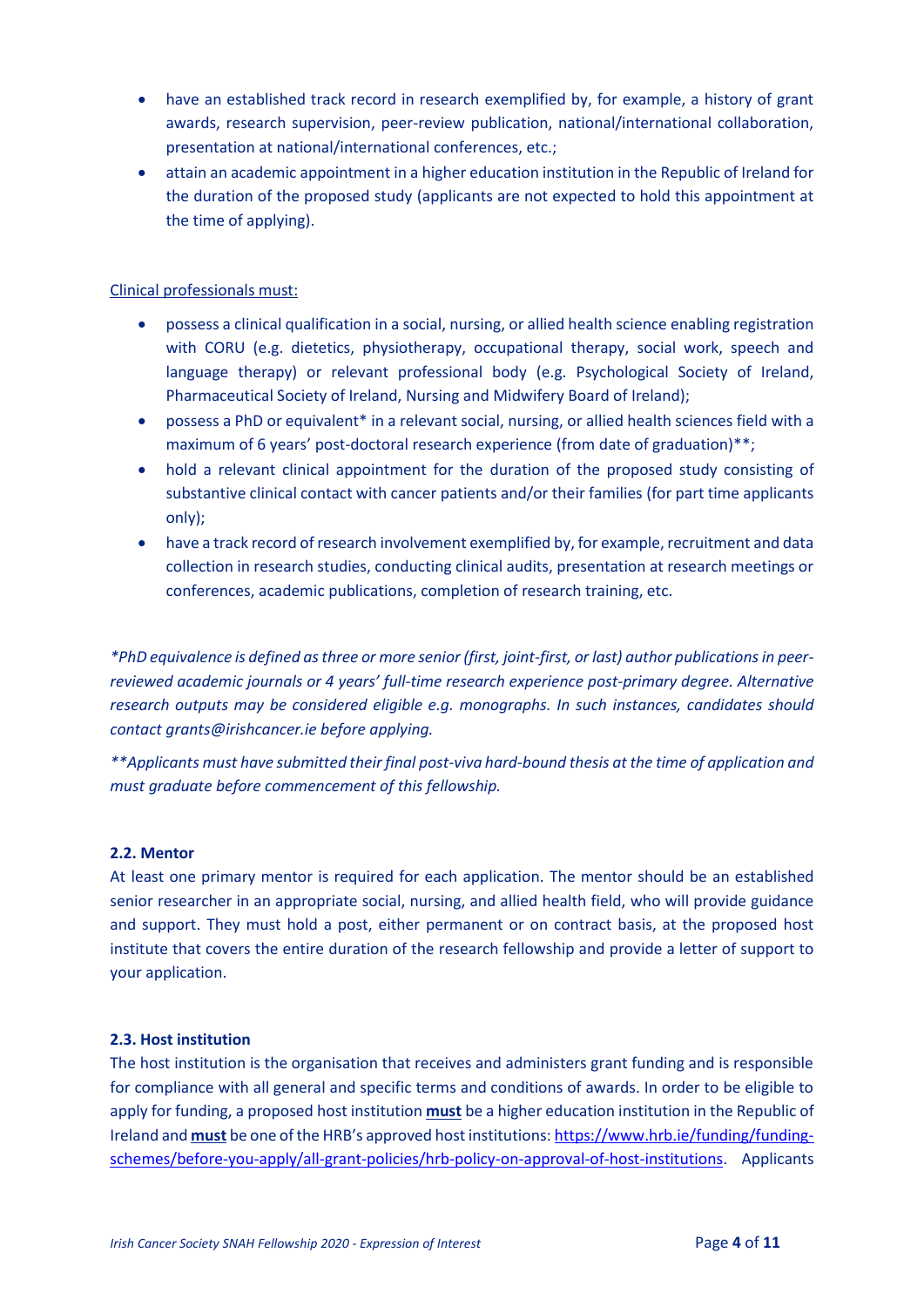conducting research out of non-approved sites (e.g. hospital) must nominate an approved host institute and all finances must be managed by this institute.

### <span id="page-4-0"></span>**2.4. Organisational support**

In addition to a mentor support letter, all applicants require a letters of support from the proposed host institute. Clinical applicants also require organisational support from their employer. The clinical site may require staffing rearrangements (e.g. to cover the protected research time) or the hiring of staff. A detailed letter of support is required from the clinical site outlining its commitment to support the applicant in all relevant activities within the proposed body of work. Further information regarding the letter of support is provided in Section 4.

### <span id="page-4-1"></span>**2.5. Eligible research areas**

Proposed projects should be in the social, nursing, and allied health sciences. This Fellowship is specifically intended to fund research that seeks to reduce the burden of cancer. Research projects in the area of basic or translational science are not eligible. If considering an interventions-based research study, please ensure that the stage of development of the intervention is appropriate and that previous development phases are complete. If considering a complex intervention, please refer to the MRC Guidelines<sup>1</sup>.

### <span id="page-4-2"></span>**2.6. Public and Patient Involvement (PPI)**

The Irish Cancer Society is dedicated to putting patients, families, survivors, supporters, and the public at the very heart of what we do. Public and Patient Involvement (PPI) in the research process ensures that research is meaningful and of benefit to those affected by cancer. PPI can be involved at any stage of a research project, from development and design to interpretation and dissemination.

In line with this commitment, it is expected that all applicants include a patient involvement plan (and an appropriate budget allocation – minimum €1,000) within their application. Details of planned PPI is not expected at the Expression of Interest stage, however, all applicants that are shortlisted to progress to full application will be required to provide a full detailed description of their PPI plan, which will be reviewed by lay reviewers (PPI advocates). Details of PPI will be included in the Appendix of the full application. The successful fellowship recipient will be expected to attend a PPI development workshop toward the end of 2020.

<span id="page-4-3"></span> $\overline{a}$ 

<sup>&</sup>lt;sup>1</sup> Medical Research Council. Developing and evaluating complex interventions. <https://mrc.ukri.org/documents/pdf/complex-interventions-guidance/>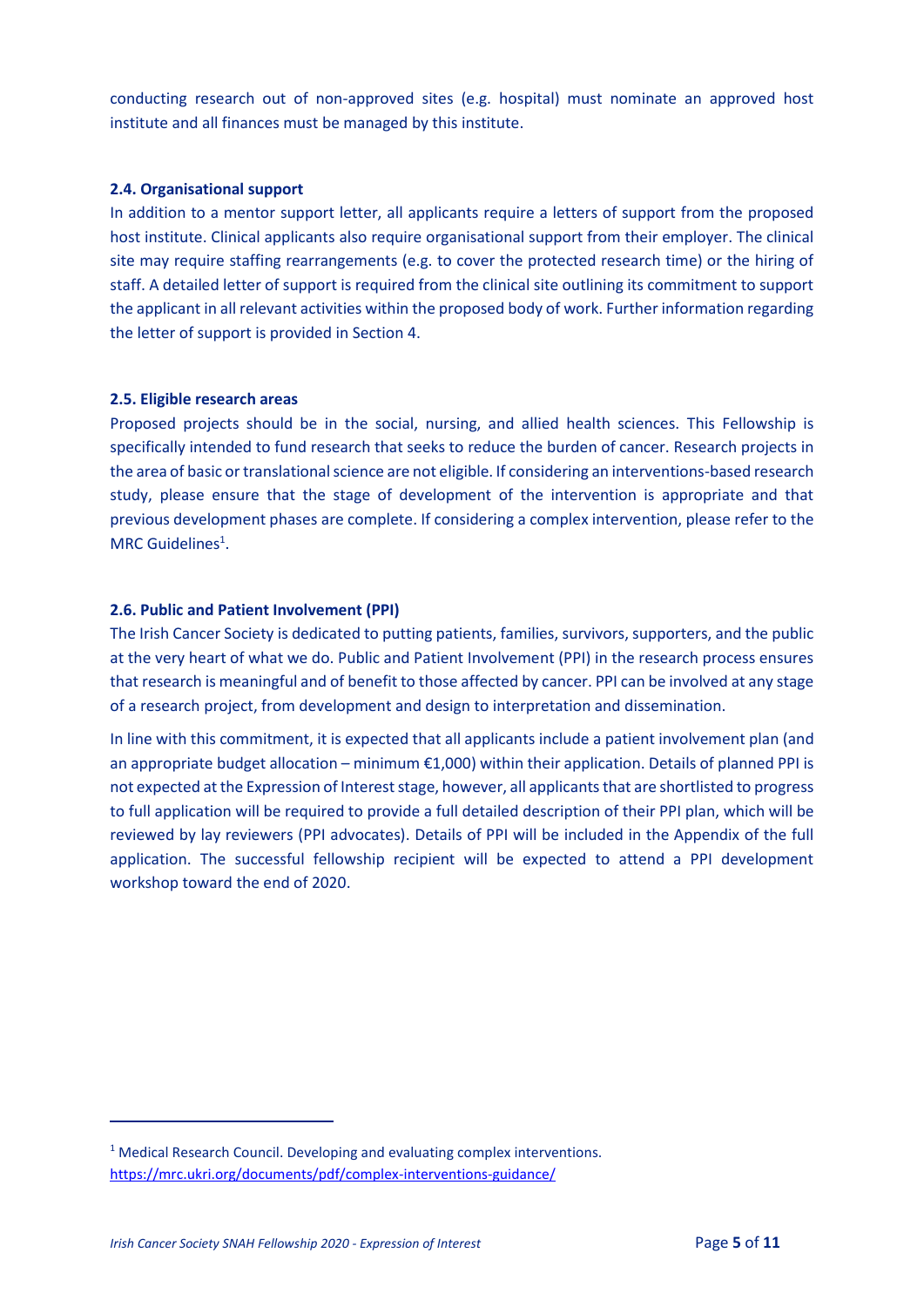# **3. Application Procedure**

Prior to applying, you **must** read this document through to completion. You must identify a suitable mentor before completing the application form.

### <span id="page-5-0"></span>**3.1. How to apply**

Applications must be completed and submitted through the Irish Cancer Society Grant Tracker online system. In order to submit an online application you are required to register at the following address: [https://grants.cancer.ie.](https://grants.cancer.ie/)

When registering please fill out all the fields on the registration form.

### <span id="page-5-1"></span>**3.2. Overview of the application process**

When you enter your login details you will be directed to the portal home page. From here you can:

- 1. Update your basic information (please make sure all fields are completed)
- 2. Make a new grant application
- 3. Access previous grant applications

### <span id="page-5-2"></span>**3.3. Making an application**

When you have ensured that all your basic details are inputted then you can proceed to apply for a new grant application. This can be done by returning to the Portal Home page and clicking to apply for funding from one of our grant streams. Or alternatively through the 'My Applications' tab on the left hand side of the page, and clicking the 'New Application' button.

You will then be asked what Grant Type you would like to apply for. Click 'Apply' for the Grant Type detailed as 'SNAH Fellowship 2020 - EOI.'

### <span id="page-5-3"></span>**3.4. Eligibility criteria**

<span id="page-5-4"></span>Once you click 'Apply' you will be required to tick that you meet all of the eligibility criteria before you can proceed to make an application. If you do not meet all criteria then you will be unable to make an application.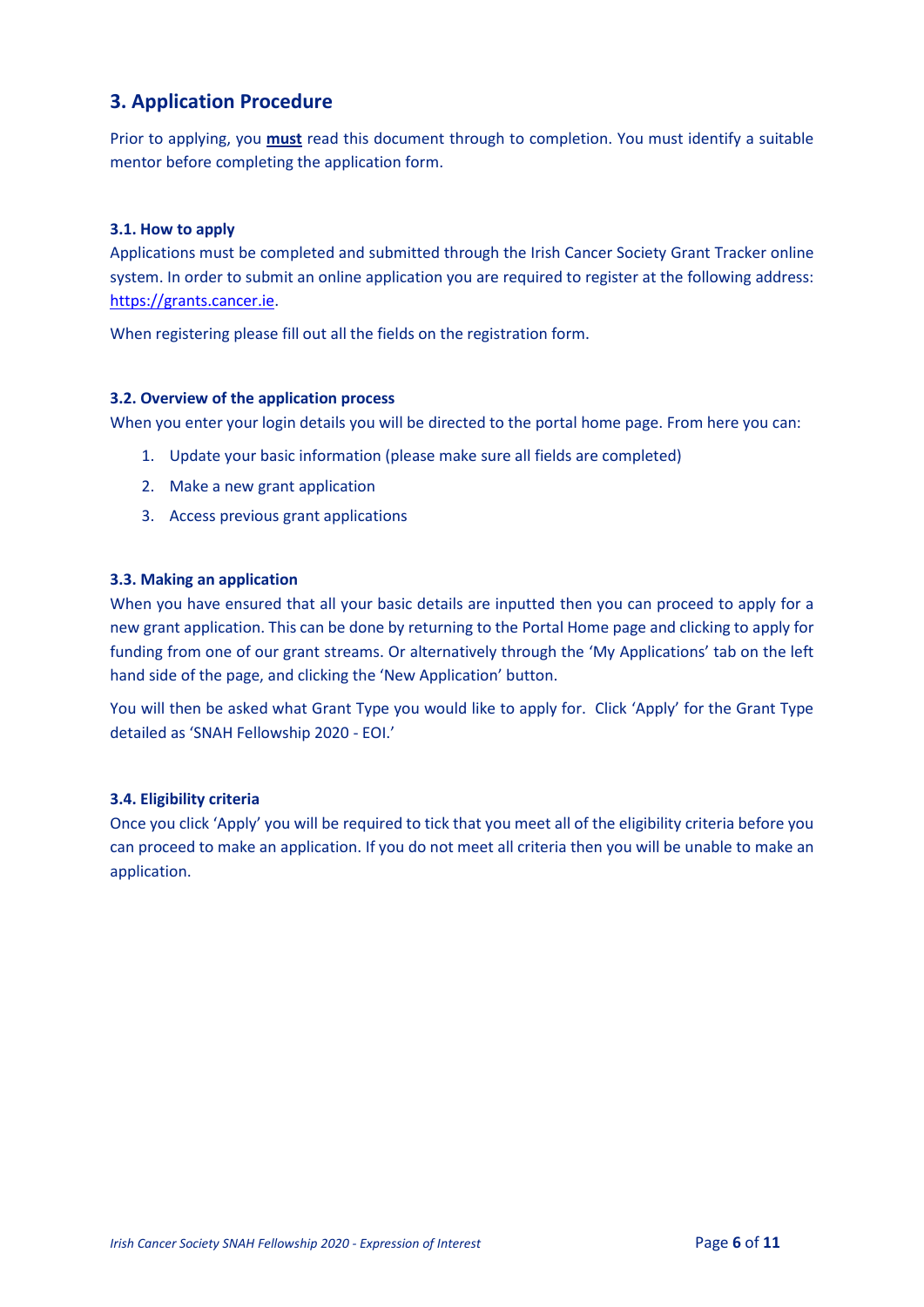# **4. The Application Form**

Once you have indicated that you meet all eligibility criteria you will then be directed to the application form. There are 8 sections outlined on the left hand side of the page:

- a) Introduction
- b) Project Outline
- c) Applicant CV
- d) Mentorship Details
- e) Project Summary
- f) Personal Statement
- g) Declarations of Support
- h) Validation Summary

It is recommended that you save the information as you complete each section. This can be done by clicking 'Save' as you go along. Alternatively the information will be saved when you click 'Save and Close'. By clicking 'Previous' you will be brought to the previous section and by clicking 'Next' you will be brought to the next section.

Sections that are required to be filled out have a red circle icon next to them. You will not be able to submit with the application if these sections are not completed.

### *a) Introduction*

This section gives overview information on the fellowship scheme.

### *b) Project Outline*

Details of your application are entered into this section. Input and save the information as required under the following headings:

- Proposed title;
- Proposed start date (ideally in September 2020);
- Fellowship duration;
- Total requested budget;
- Applicant details (name, contact details, affiliation, professional registrations);
- Host Institution;
- Additional research site details;
- Collaborator details;
- Cancer type;
- Keywords;
- Research type;
- Discipline.

### *c) Applicant Curriculum Vitae*

A CV for the proposed fellow must be uploaded – completed using the template provided (the template is downloadable in this section of the online system or on the Irish Cancer Society website).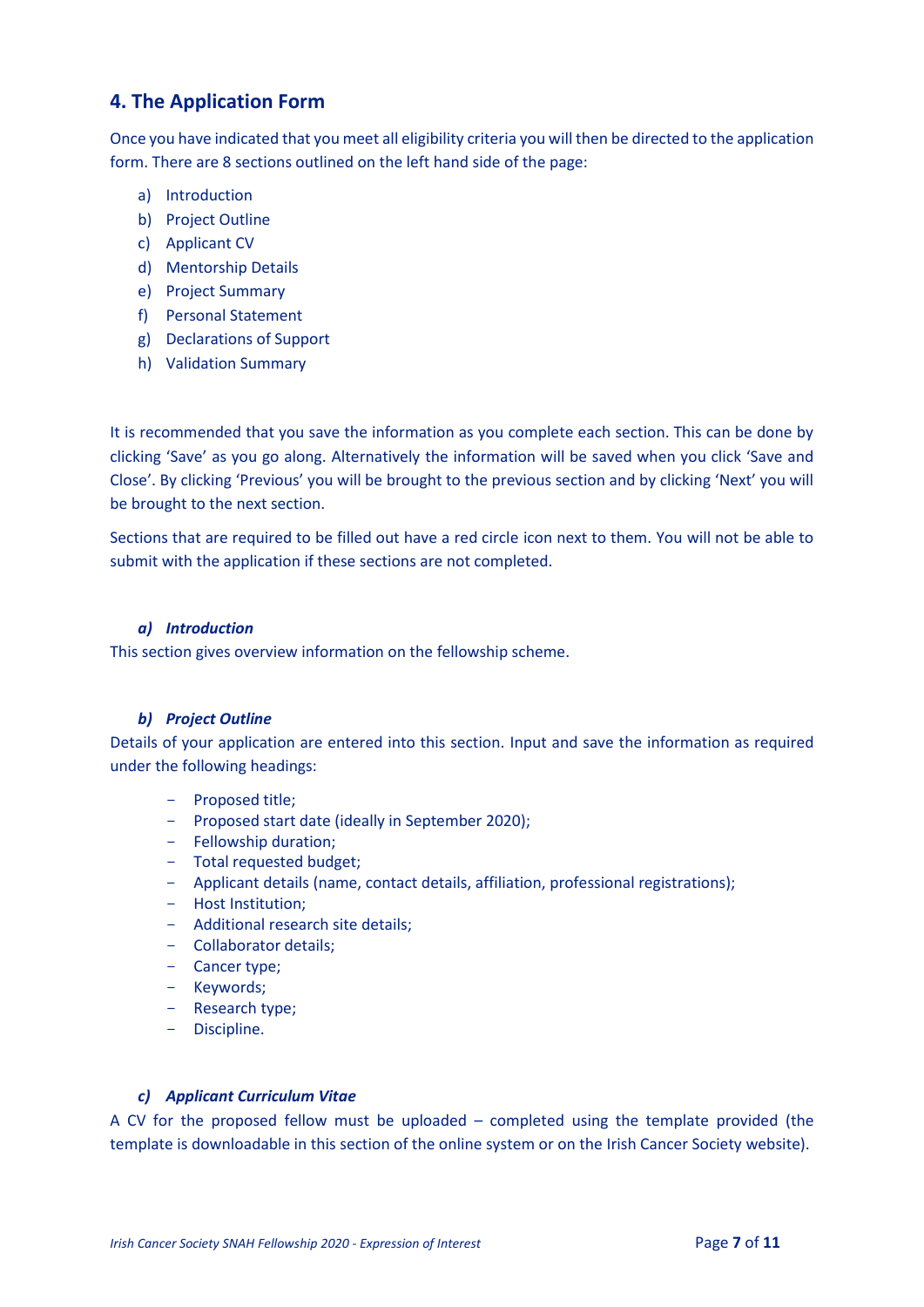### *d) Mentorship Details*

At least one primary mentor must be added to each application. The mentor will have to confirm participation in the application and also approve the application *after* it is submitted by the applicant and *before* it is finally submitted to the Society**. Please note that mentor approval must be completed before the application deadline.**

To add a mentor, search for them by entering their surname. If the mentor has already created an account then they will appear on the list. To add them as your mentor click 'Select'. Please note that on saving, the contact will be added to the application as a mentor and they will receive a notification of this via email*.*

If your mentor does not already have an account you can click 'Add a New Contact' and enter their name and email address. Please note that on saving, the contact will be added to the application as a mentor. They will receive a notification of this via email.

Please note you must upload a CV from proposed mentor in PDF format. The CV should be completed using the template provided (this template is downloadable in this section on the online system or on the website). Please ensure that you first have the permission from your mentor to upload their CV.

You may also detail any other mentorship that you will receive (other than your primary mentor) over the course of your fellowship. Please describe the individual, their role and level of involvement, and how they will add value to your fellowship **(500 words max).** 

### *e) Project Summary*

Please give a summary of your proposed research fellowship project **(1000 words max)**. This should include summary details of the following:

- Background information/existing literature;
- Hypothesis, aims, and/or objectives;
- Methodology;
- Why the research is important and how the research will benefit people affected by cancer;
- Summary and conclusions.

### *f) Personal Statement*

The personal statement sections should include only relevant information which will add merit to your application **(400 words max)**. The following must be covered:

- Reasons for applying for the fellowship;
- How the proposed fellowship fits into your career plan;
- What you aim to do immediately following the fellowship;
- A demonstrable commitment to a career in research.

### *g) Letters of Support*

Please upload a declaration of support from your mentor and the head of department at the host institution. The declaration of support required from the head of department is a standard letter stating that they are aware of, and support, the application.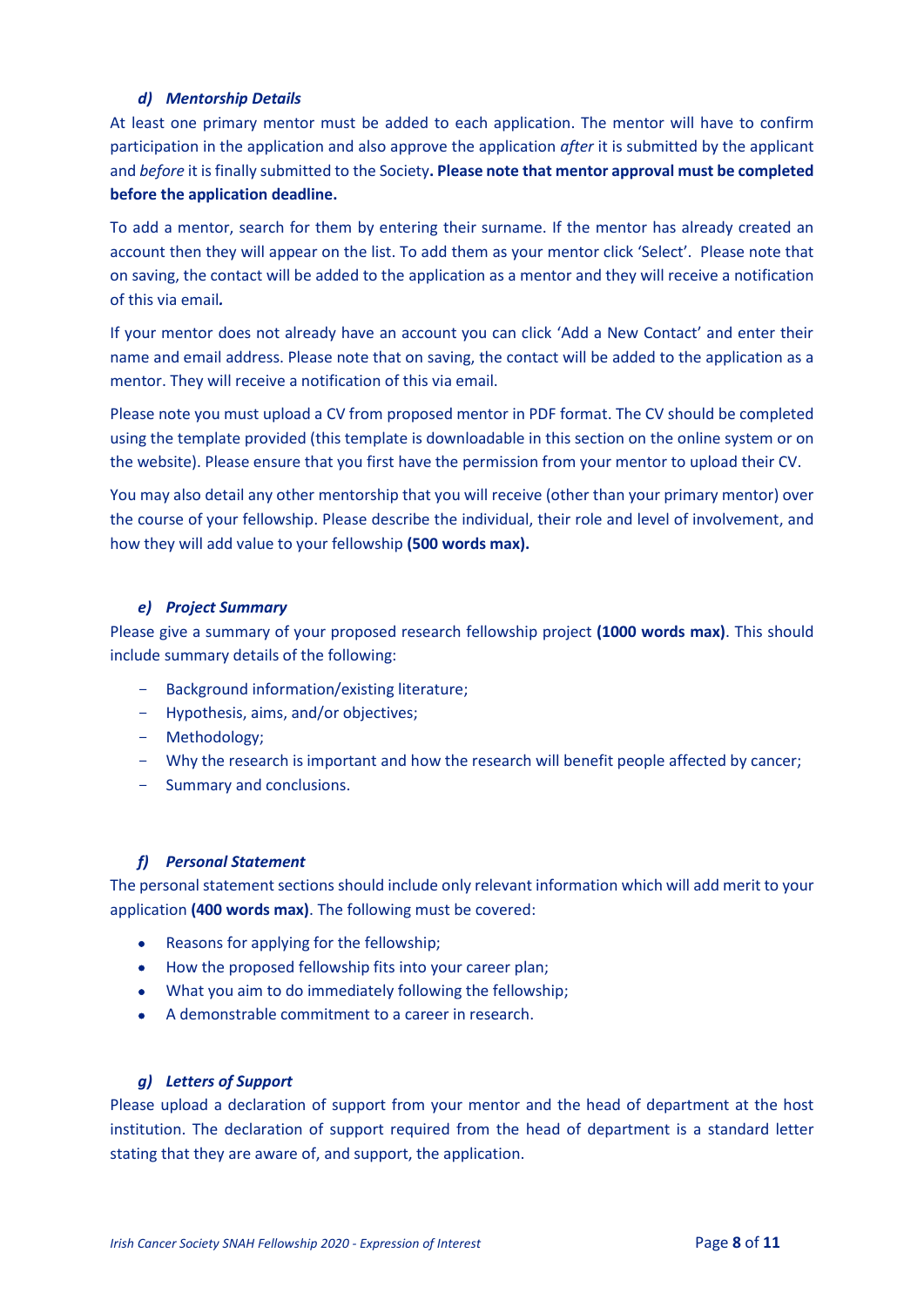Clinical staff who intend to complete the fellowship on a part-time basis must upload a letter of support from the appropriate person at their clinical site (e.g. Head of Department). The letter must acknowledge that the organisation is aware of, supports, the application and will enable the applicant to fulfil research obligations. This support includes the appointment of new staff, or staff to cover any budgeted buy-out time (if relevant). The letter should describe how this support will be accomplished in the context of providing a clinical service. In addition, the clinical site must agree to provide indemnity cover that may be required by any staff carrying out research at the clinical site.

The declaration of support template is downloadable from this section on the online system or on the Irish Cancer Society website. All letters of support should be completed on headed paper. To upload this letter of support click 'Attach', locate the file to be attached and then click 'Attach'.

### *h) Validation Summary*

In this section, any required fields in the application form that have not been completed will be detailed. You will not be able to submit the application until all required fields are completed.

## <span id="page-8-0"></span>**5. Submission of the Application**

The application can be submitted for signatory approval on the system once:

- your mentor has confirmed their participation. An email will be sent to your mentor requesting their participation when they are added to the application.
- it has been verified that all required questions are answered in the correct manner on the application form.

For final submission to the Society:

- The application submitted by the applicant must be approved by the signatory (mentor). The mentor will be notified by email once the applicant has submitted the application.
- The signatories will be able to see the full application in PDF format on their online portal.
- The signatory may approve or reject at this stage. The applicant will be notified of both approval and rejection of the application. Rejected applications will be returned to the applicant.

**Applications that have been submitted by the lead applicant but not approved by the signatory before the deadline will not be considered. It is the responsibility of the applicant to ensure that each signatory approves the application before the deadline.**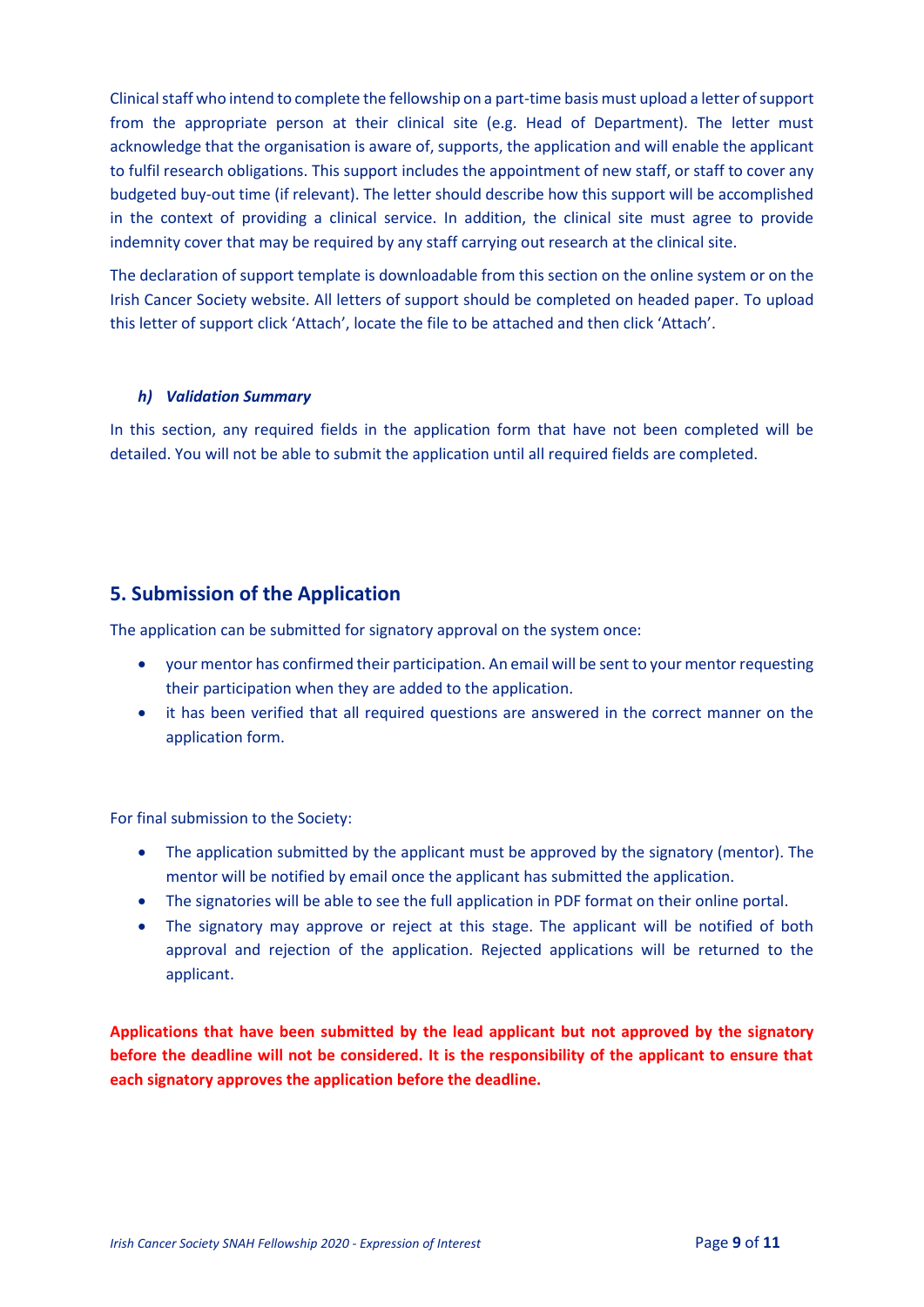### <span id="page-9-0"></span>**6. Assessment Procedure**

Incomplete applications, ineligible applications, and applications submitted after the deadline will not be assessed.

### <span id="page-9-1"></span>**6.1. Conflicts of interest**

We will endeavour to ensure that the international academic review panel chosen do not have any conflicts of interest regarding the applications they are assessing.

### <span id="page-9-2"></span>**6.2. Assessment procedure**

The EOI will be reviewed by international academic reviewers**.** The following EOI will be assessed:

- Applicant CV
- Mentor CV
- Project Summary
- Personal Statement
- Declaration of Support Mentor
- Declaration of Support Clinical applicants' employer

EOI applications will be assessed based on:

- The scientific merit of the proposed research
- The applicant's background and experience to date
- Mentor support and suitability
- Organisational support (clinical applicants only)
- The applicant's commitment to a career in research

### <span id="page-9-3"></span>**6.3. Assessment outcome**

Applicants will be informed of the outcome of review by email. Shortlisted applicants will be invited to submit a full application.

### <span id="page-9-4"></span>**6.4. Full application**

<span id="page-9-5"></span>Applicants whose EOIs are shortlisted will be invited to submit a full application. For the full application, you will be required to provide greater detail on all aspects of the proposal including the research plan, budget, mobility element, and PPI plan. The full application will be reviewed by international academic reviewers *AND* PPI advocates**. The final funding decision will be co-decided by academic experts and PPI advocates**